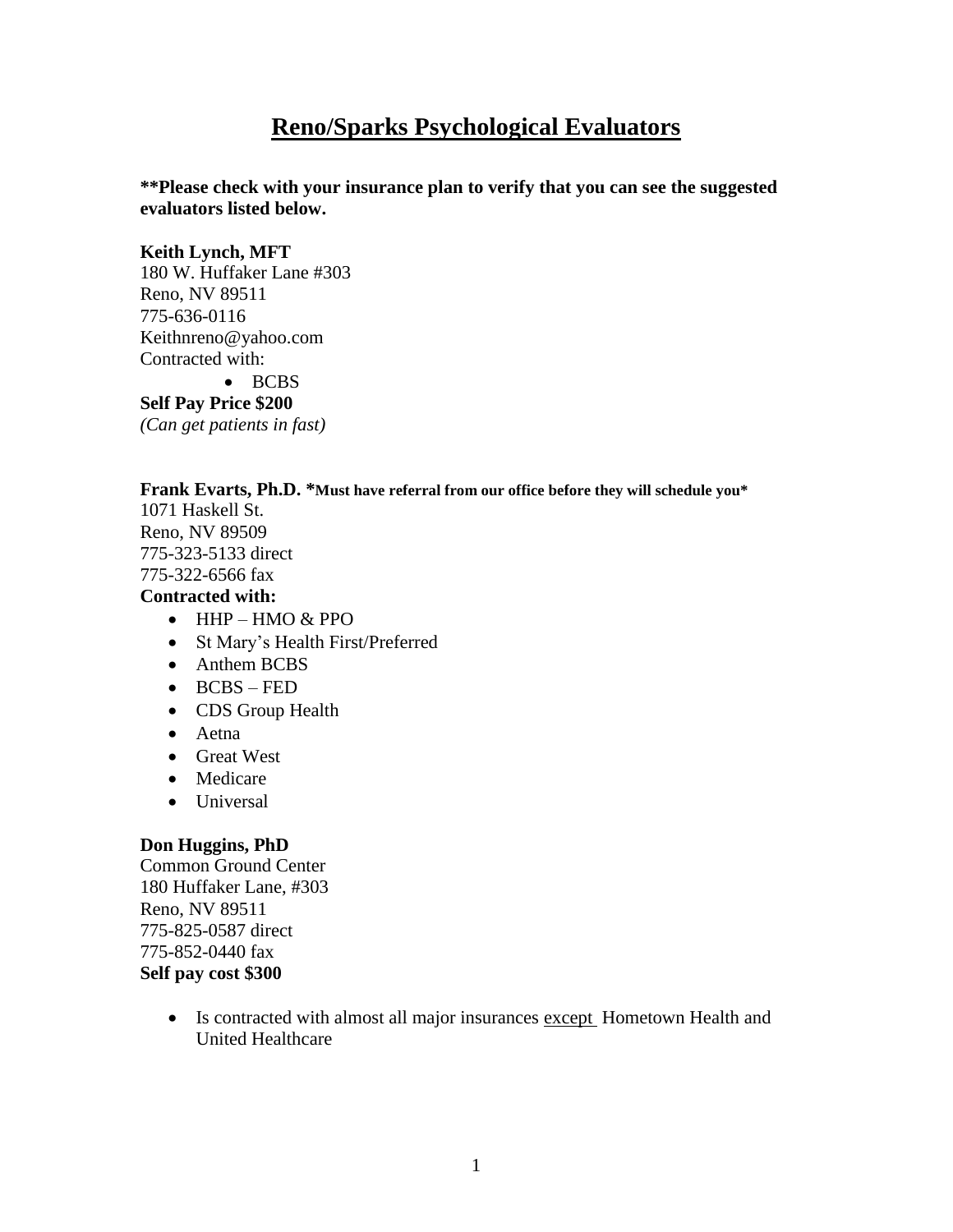#### **Renown Behavioral Health**

15 McCabe Dr Reno, NV 89511 982-2856

• Call for contracted insurance plans

#### **David Antonuccio, PhD**

3732 Lakeside Dr, Suite 200 Reno, NV 89509 775-826-6281 direct 775-826-6271 fax

- HHP
- St. Mary's Plans
- Great West
- $\bullet$  UHN
- Medicare
- Call for other plans and self pay costs

#### **Kathryn McFadden, Ph.D.**

370 Wheeler Ave. Reno, NV 775-323-3868 **Self pay cost \$350**

- Is not contracted with any insurance but will bill insurance
- Can get patients in fast

# **Michael Lewandowski, Ph.D.**

6490 S. McCarran Blvd. Reno, NV 89509 775-828-2955 **Does not bill insurances Self pay cost \$350**

#### **Daniel Gunnerson, PhD**  No office. Will meet you in consult where best applicable **Self pay cost \$250**

#### **Debbie Fletcher Ph.D.**

834 Willow St Reno, NV 89502 775-722-7872 **Self Pay - \$300 Contracted with:**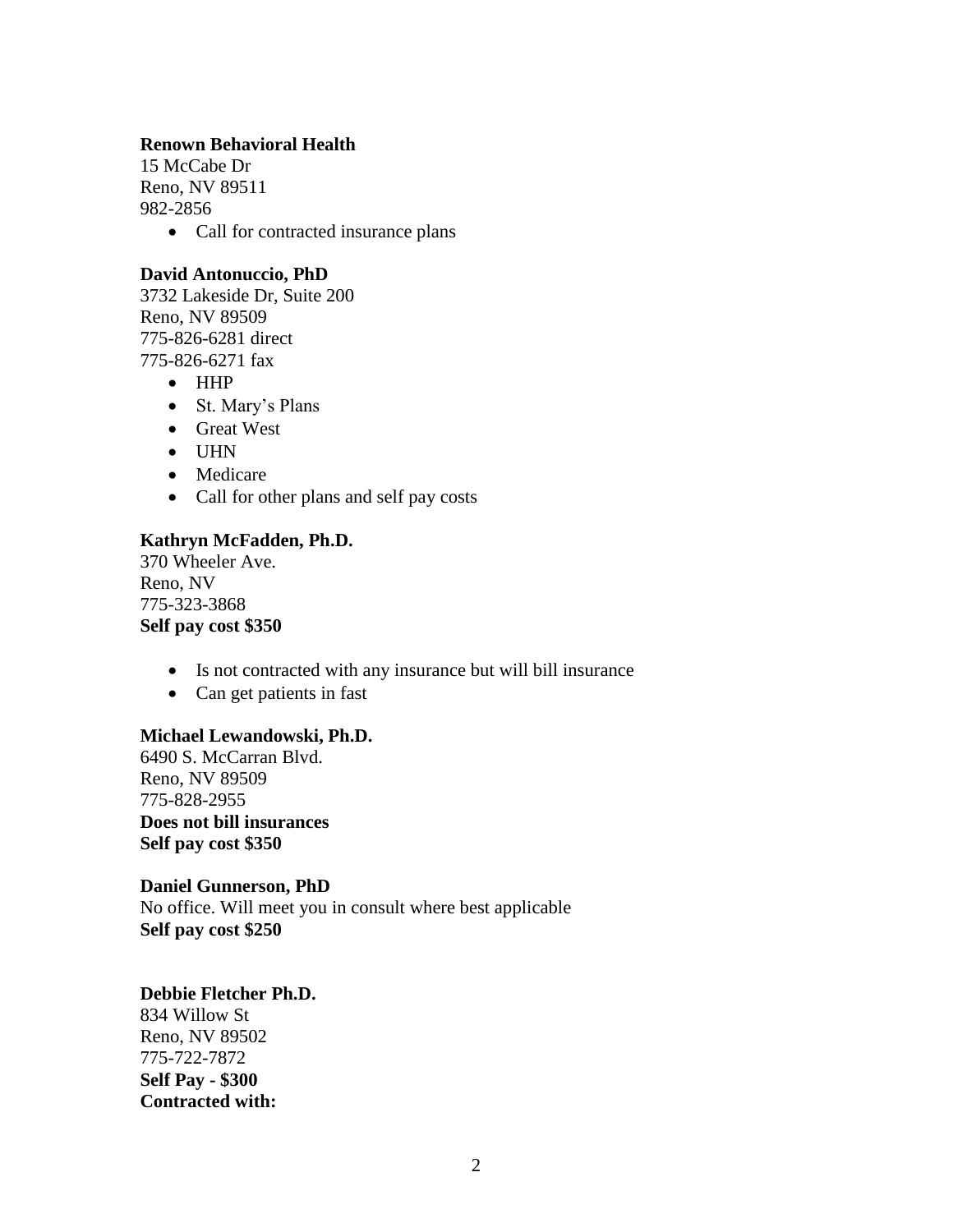- Aetna
- St Mary's Plans
- BCBS
- TriWest
- $\bullet$  Cigna
- Medicare
- Medicaid
- Mental Health Network

# **Out of Area Psychological Providers**

# **Carson Tahoe Behavioral Health**

P.O. Box 2168 Carson City, NV 89702-2168 775-445-7756 or 445-7350 direct 775-841-0304 fax

- Does not bill ins
- $\bullet$  \$277 + \$104 for the written test

# **Elaine White, MA**

116 East  $7^{th}$  St, #204 Carson City, NV 89701 775-884-2600 direct 775-882-4980 fax

- Aetna
- HHP-HMO/PPO
- St of NV Benefit Planners
- $\bullet$  Cigna
- Blue Cross Blue Shield
- Anthem Blue Cross Blue Shield
- CDS
- Tricare
- St Mary's Health First

Dr. Dorsey D. Diaz, Psy.D. JSM Psychological Services 502 E John Street, Suite B Carson City, Nevada 89701 Tel: 775-434-7132/775-881-8209 **Self Pay \$300**